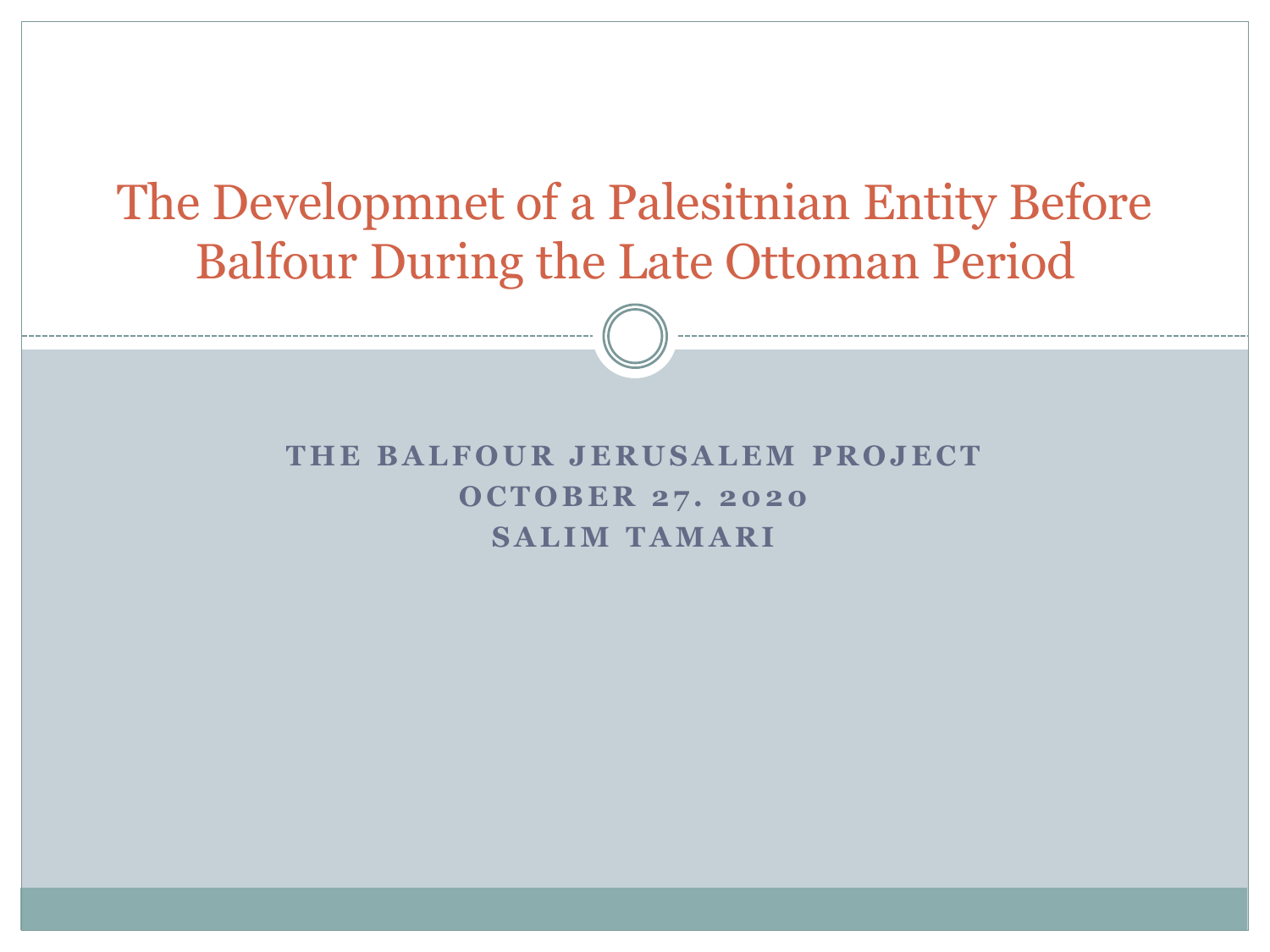### Palestine and Syria in the Ottoman Imagination

- In the Encyclopedia of the Ottoman Empire, Bruce Masters asserts flatly the "Palestine did not exist in the geographical imagination of the Ottomans". He further claims that Palestine, as a geographic entity, was kept alive in the Ottoman period by Biblical scholars, imperial cartographers, and Jewish references to Eretz Yisrail
- But this claim is not born by the evidence. From the beginning of the  $17<sup>th</sup>$  century Ottoman cartographers, writing in Turkish, Farsi and Arabic used the designation Filistin in reference to the southern part of Bilad ashSham.

 This was a practice which followed the Ummayad Abbasid designation of Jund Filistin (Ramleh), and Fatimid designation of Ard Filistin—both deriving their terminology from the Roman Byzantine divisions of Palestina Prima and Secunda.

• Ottoman Administrative Divisions of Syria, shifted boundaries but they were collectively referred to in the geographic lexicon as Syria and Palestine, until the special province of Kudus Serif was created in 1876, which became synonymous with 'Filistin'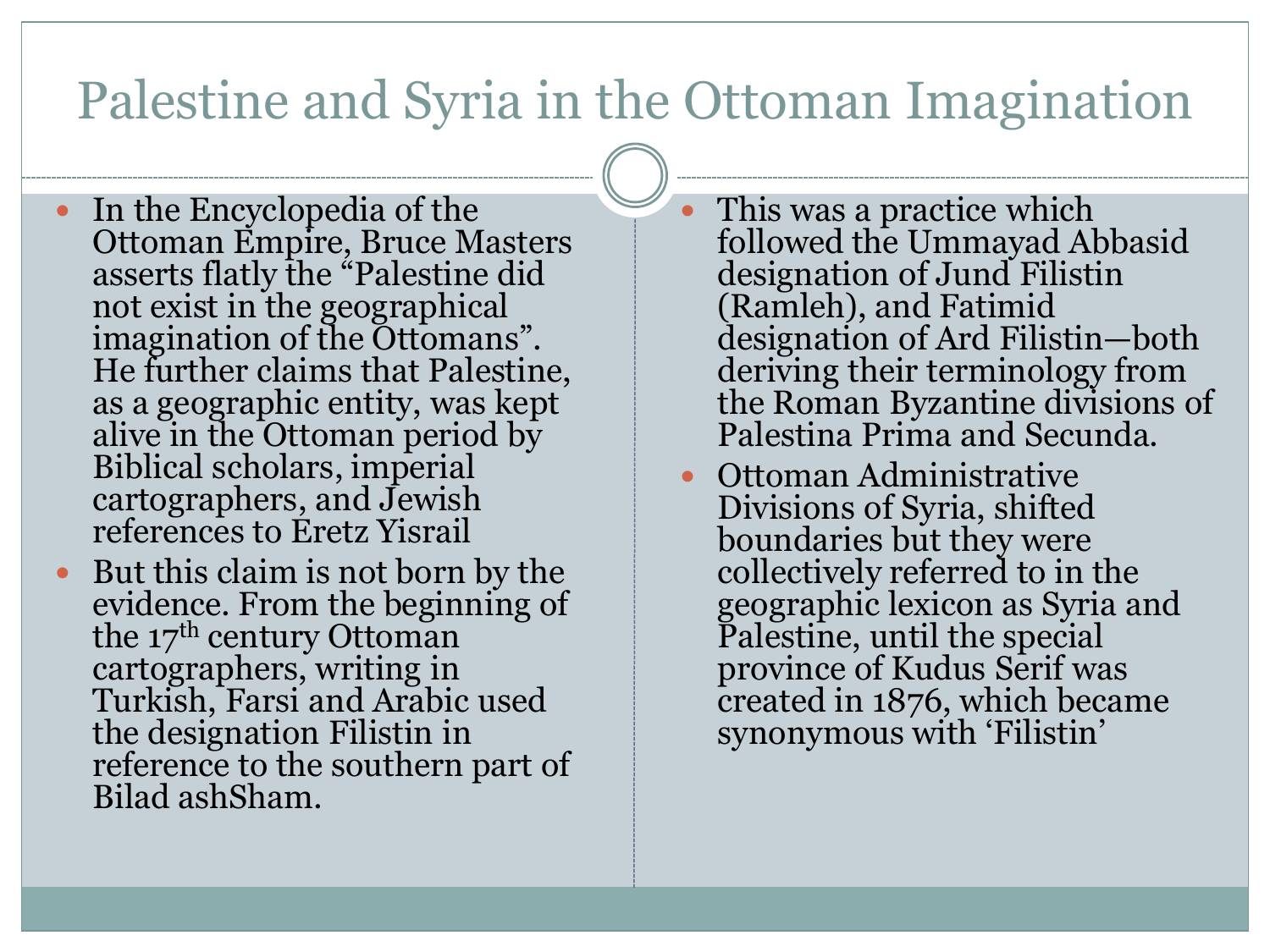### Ottoman Visions of the Arab Provinces

• This portrayal of the Arab as reactionary elements, and WWI assessment of the Syrian Hijazi alliance as 'an Arab stab in the bank' created a stereotyped notion of the Arab and Syrian territories as a backward hinterland of Anatolia

But this portrayal is far from accurate, and does not reflect the evolving notion of the Syrian and Arab provinces as can be gleaned from the rich repertoire of Ottoman cartography, and ethnographic description of those regions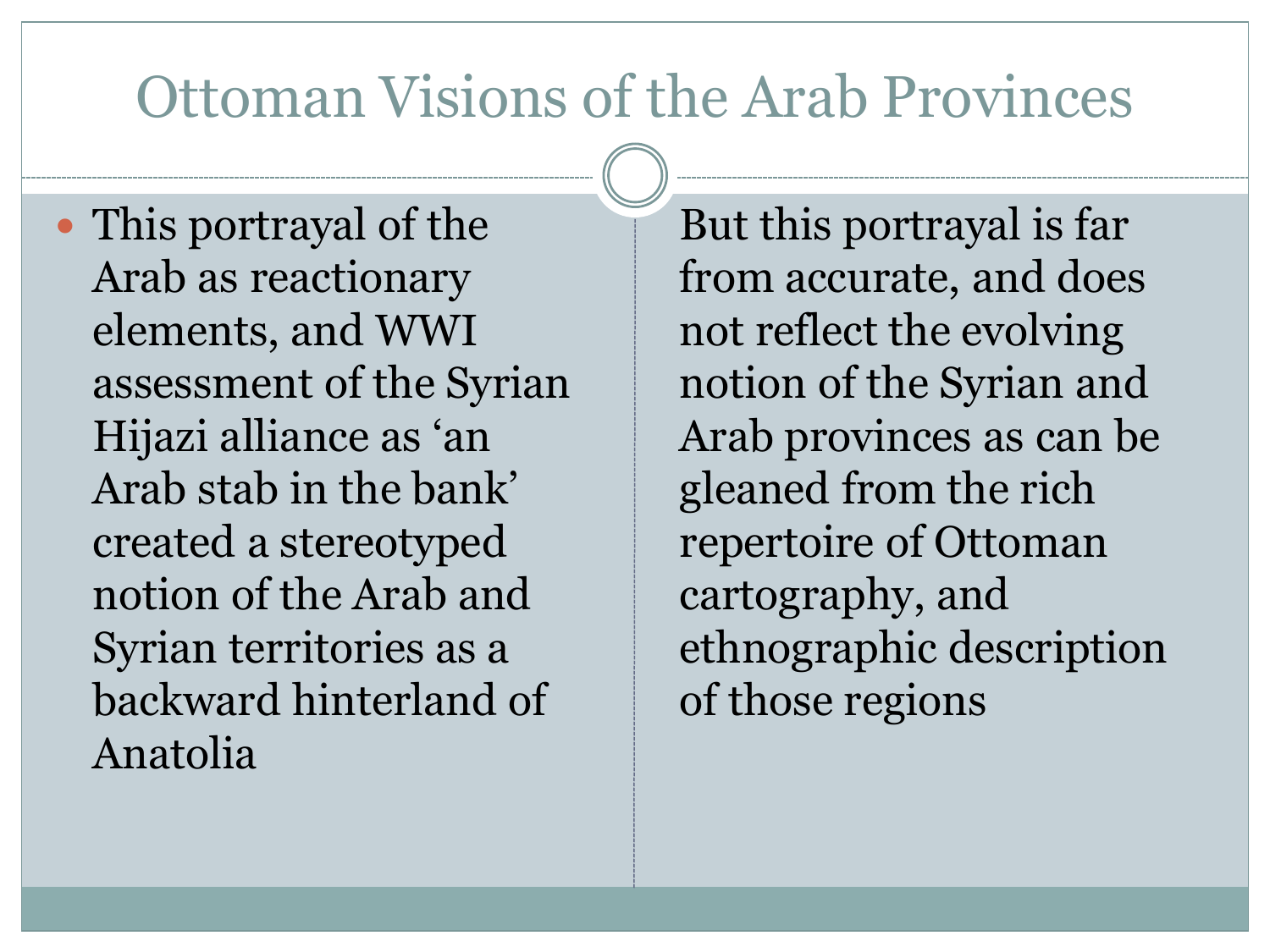# Military Manuals and Ethnography

 Military Manuals were extensively used in WWI to guide the officers into the nature of enemy territory and its population. These manuals were issued by German, French, Russian, British, and Ottoman commands to their officers. They involved cartographers, historians, and geographers

 In *Filisitin Risalesi* (Jerusalem Military Press, 1331/1915) issued by the Eight Army Corps in Turkish, we have a rich treatise on the population, contours, and logistics of the Palestine Front—the major frontierland with Suez and British Egypt.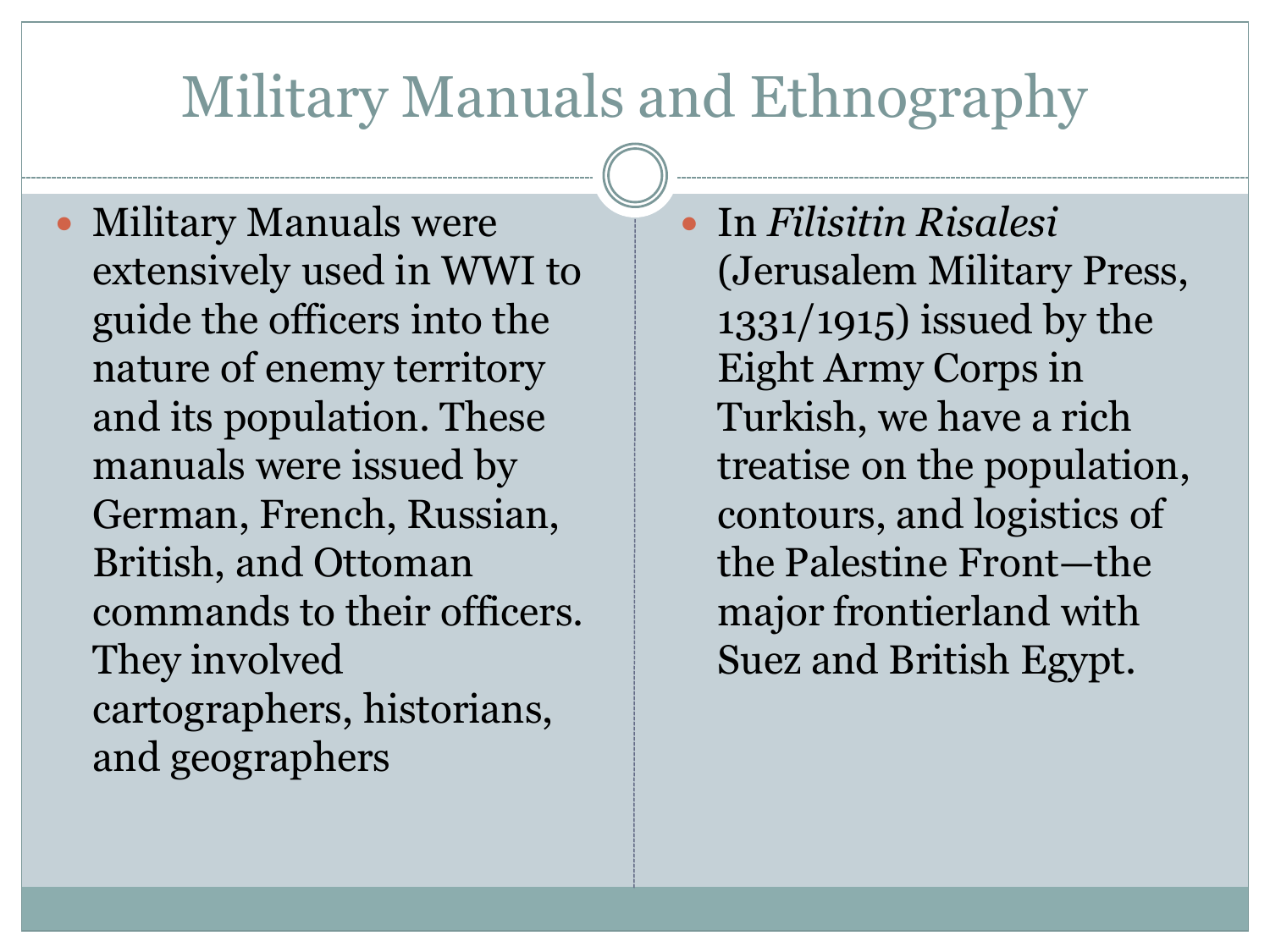### **Ottoman Cartography**

Ottoman cartography has a rich tradition of surveying the world of early modernity, beginning with Piri Reis magnificent map of the America (1513) which contained accurate descriptions of the newly discovered Western hemisphere based on Columbus' second voyage to the new world

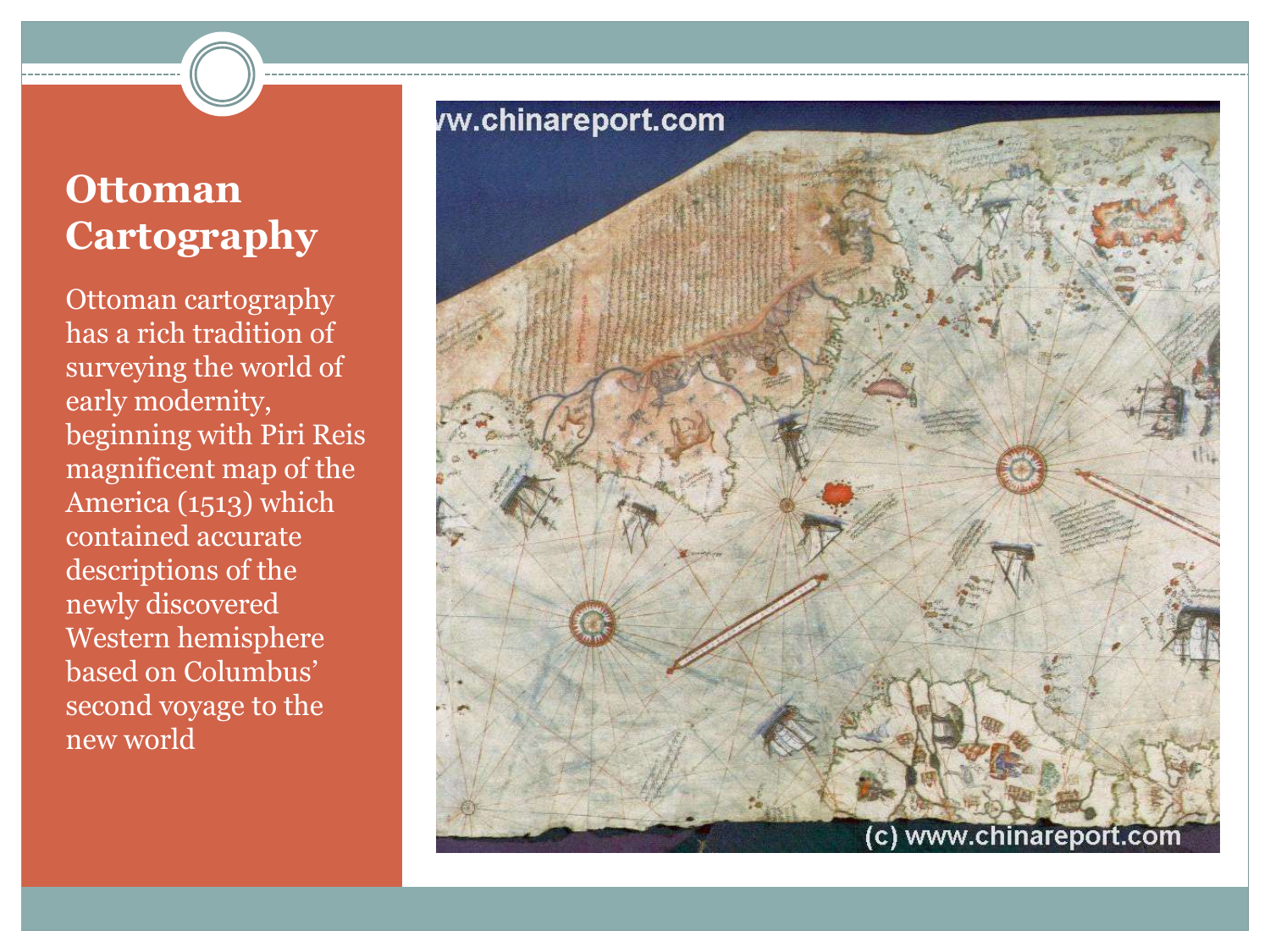### الحاج **أحمد محيي الدين بيري** (1470-1555) Reisi Piri

 In the work of Admiral, Geographer Piri Reis the *cartography of the Eastern Mediterraenaen (Kitab al Bahriyyeh, 1521-1525) the cities of Palestine and Syria were drawn for military strategic purposes. The area from Latakia to Gaza appear as the coastal region of Sem Serif. With Beirut, Damascus and Jerusalem prominently displayed.* 

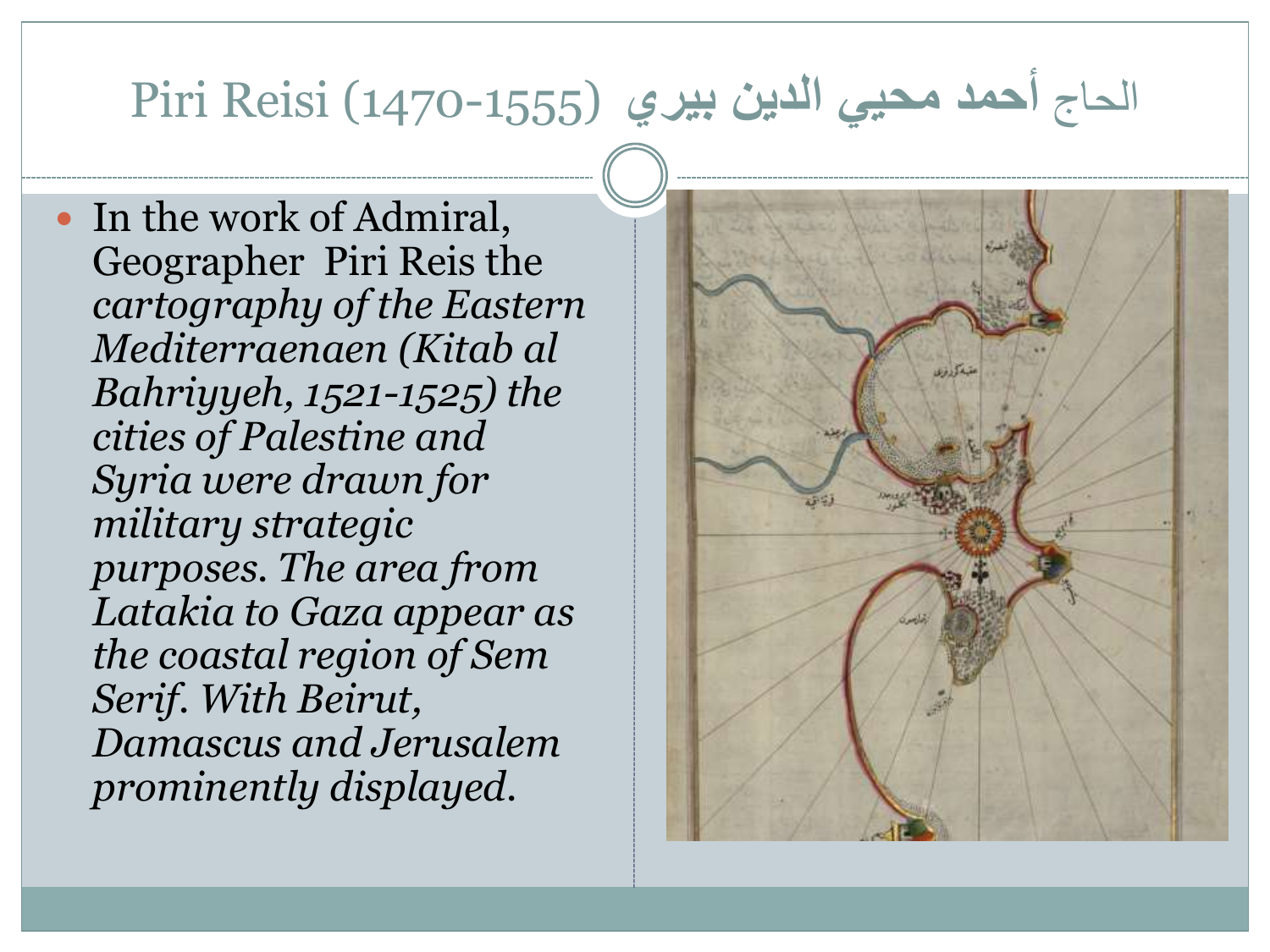#### **Borders and Frontierland تحفة الكبار في أسفار البحار**

In Tuhfat al Kibar Kateb Celebi, the Istanbuli Cartographer and Travellor constructed a workable navigational Atlas for the extants of the Ottoman Empire and the Mediterranean.

His charts for the Eastern Mediterranean and the Arab provinces included rich ethnographic commentary on the customs and conditions of their societies

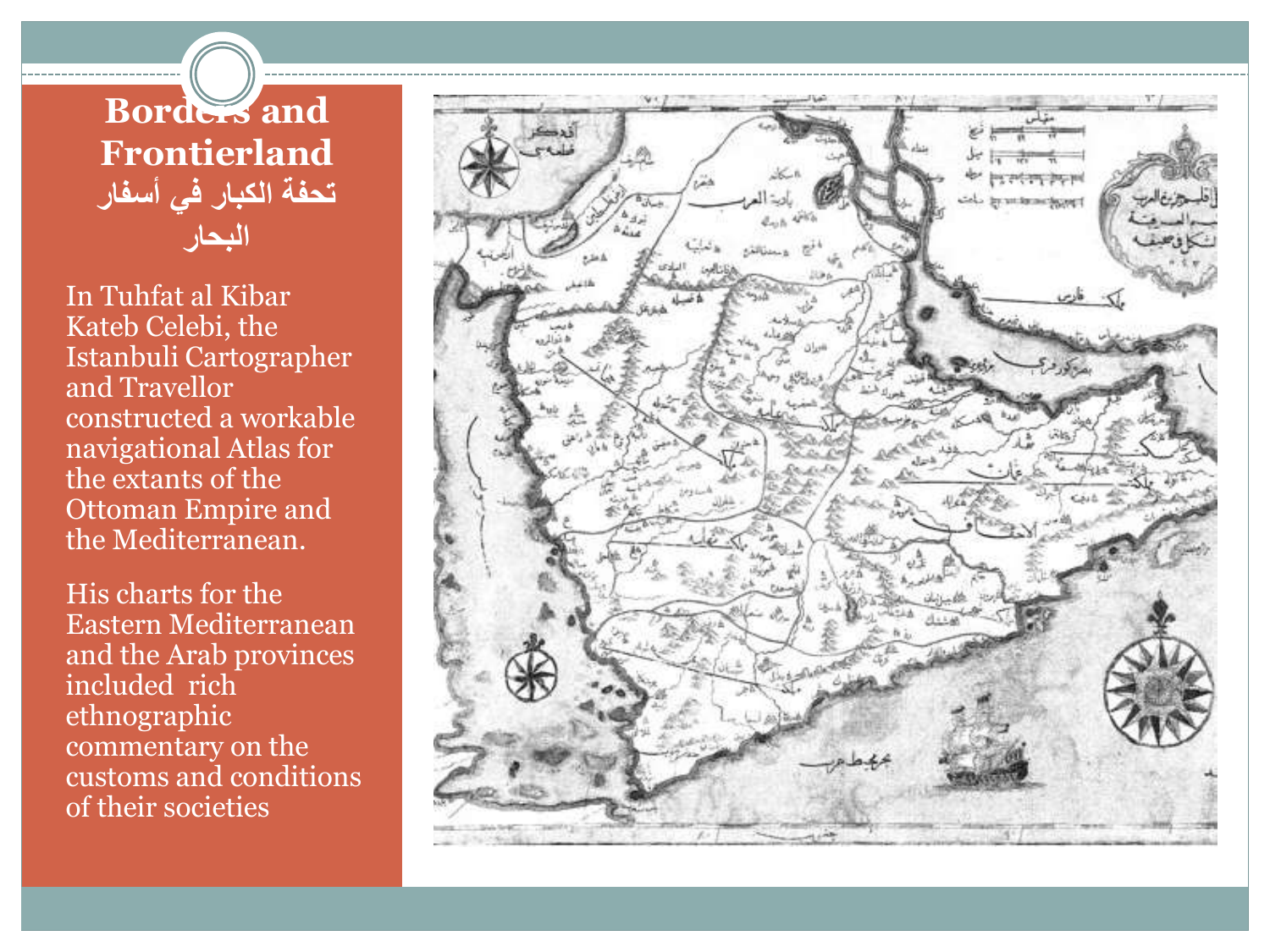### **Ard Filistin in Iyalat al Sham**

Kateb Celebi Tuhfat al Kibar

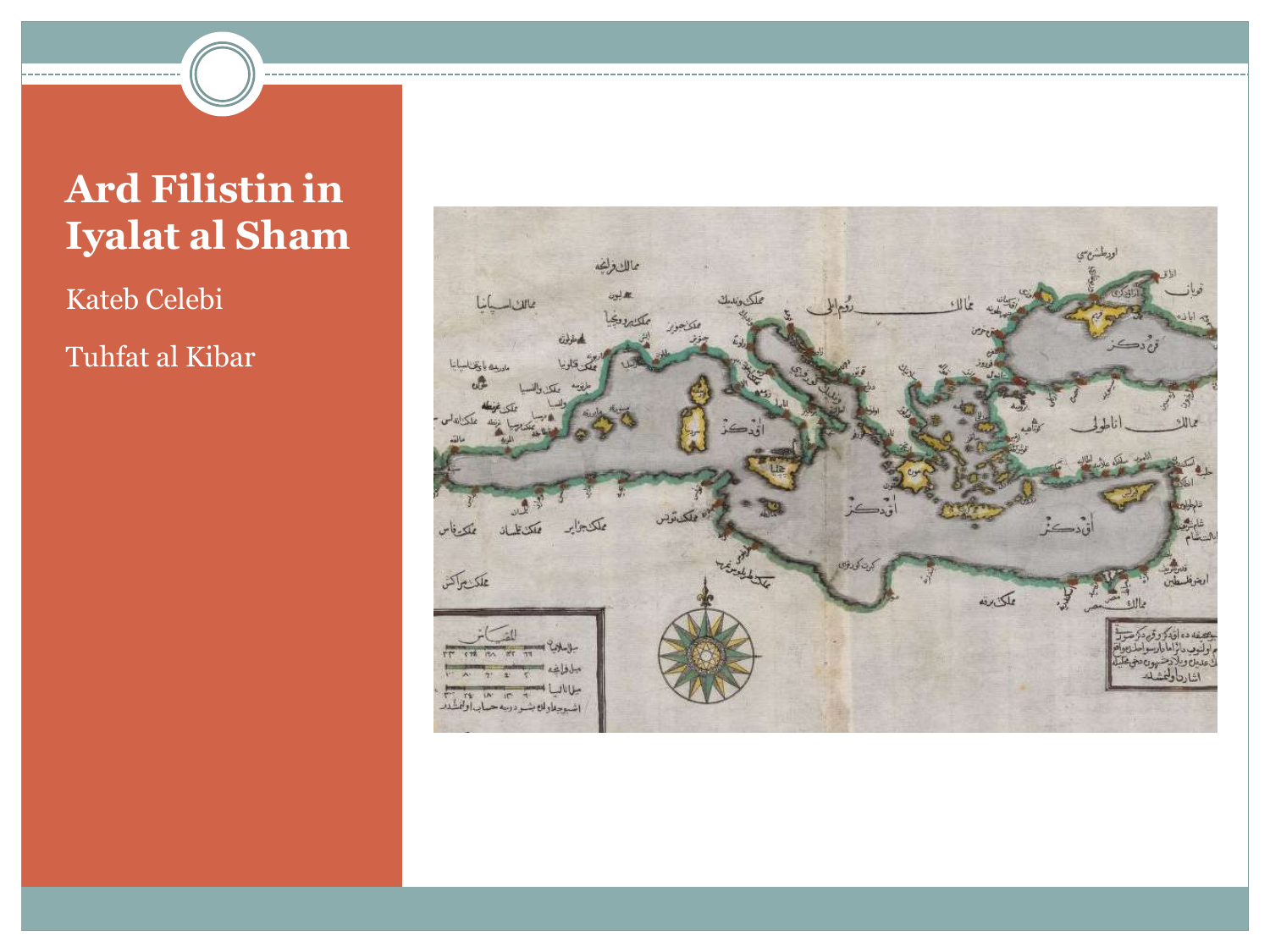### **Cedid Atlas 1802: Bar esh-Sham**

Cedid Atlas (1802/3) was a landmark of Ottoman modern cartography. Authored by Mahmud Raif Effendi and published by the Istanbul College of Engineering it heralded the new administrative reforms of Sultan Selim III reforms known as Nizam Cedid

Source: Map Dept. in LoC

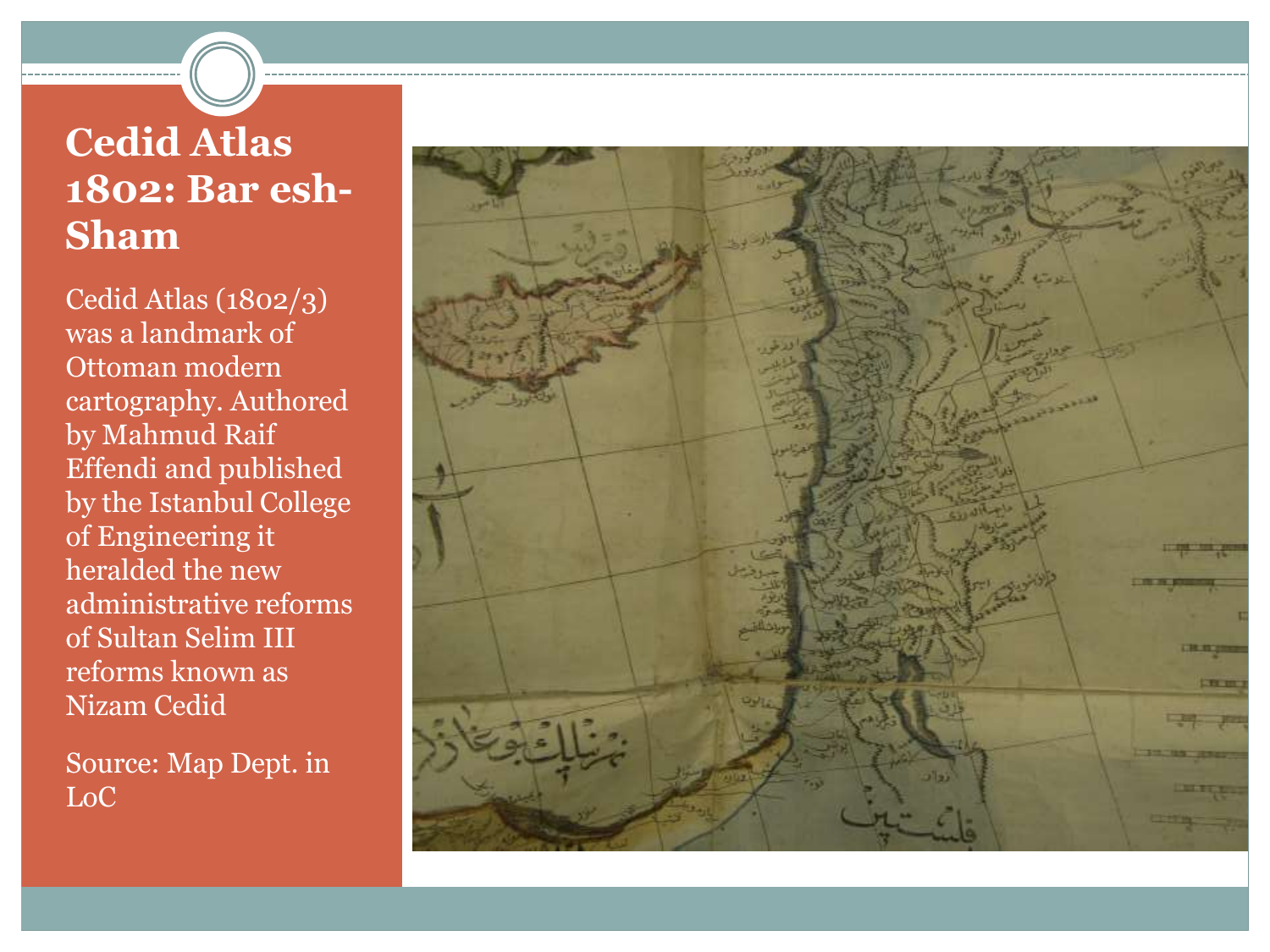# 1872: The Creation of a Palestine Province





#### **The Merger of Three Sanjaks**

- Following Egyptian withdrawal from Syria the Ottomans created a greater Jerusalem province, called Palestine under the governorship of Thurayya Pasha, the governor of Damasucs
- The New Province was created by the merger of the Sanjaks of Akka and Nablus into the existing autonomous Province of Jerusalem (Mutassariflik of Kudus Sherif)
- The Objective was to consolidate and expand Jerusalem to protect it from Western objectives to create a separate protectorate under European suzerainty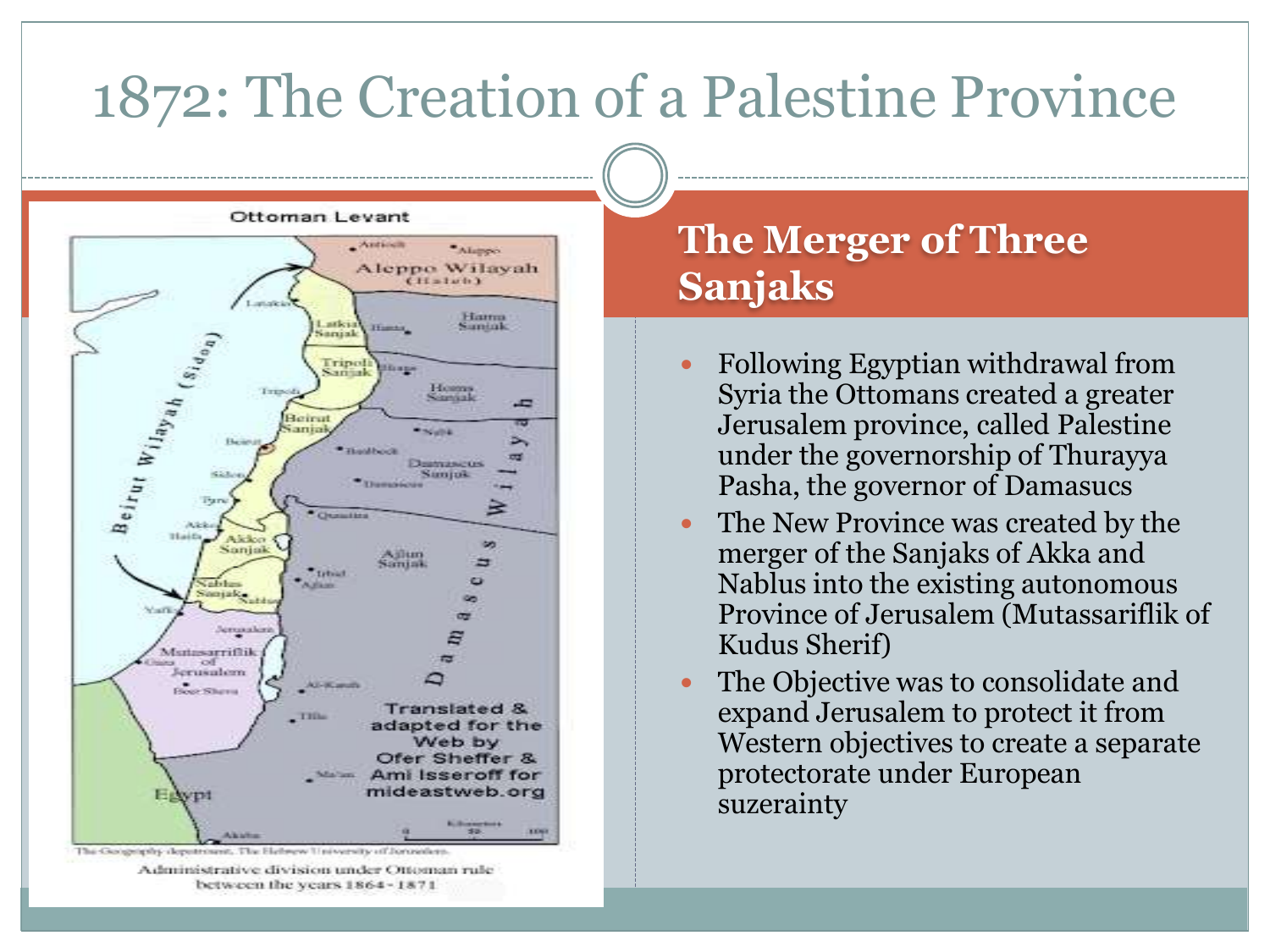### **1912 Filistin and Tih Sahrasi**

This is the first official Ottoman map which identifies Palestine as a country equivalent to the Mutasaraflig of Kudus Serif. Note that Palestine's Western borders are the Suez Canal which seperates Ottoman Africa from Ottoman Asia

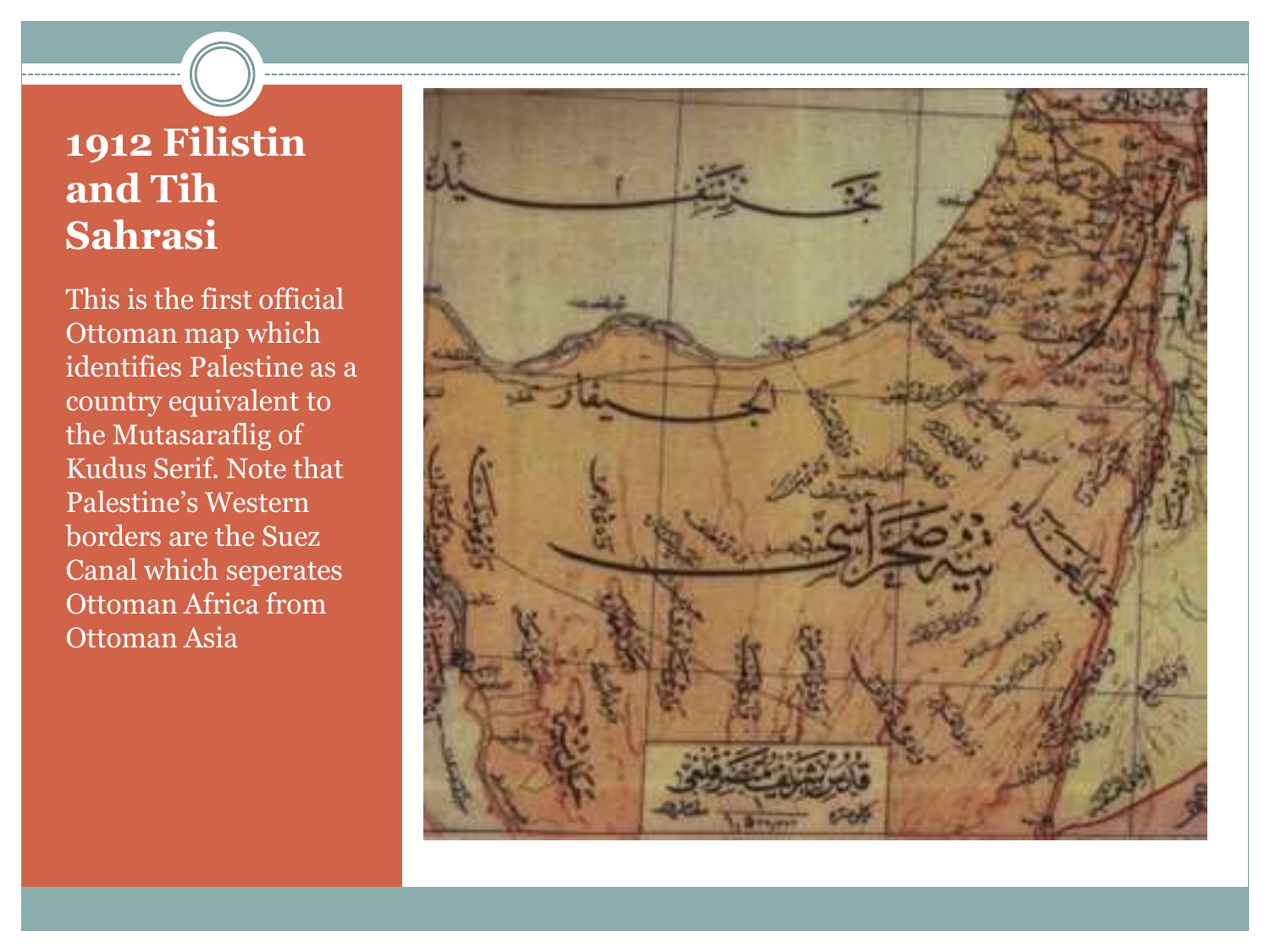### **Palestine redrawn 1915**

A crucial development in the mapping of Palestine in Filistin Risalesi (Jerusalem 1915) is the redrawing of the northern maps of the country to include Haifa, Akka, and Sur (Tyre). The northern borders of Palestine in this military map is the Litani River

Source: Weidner

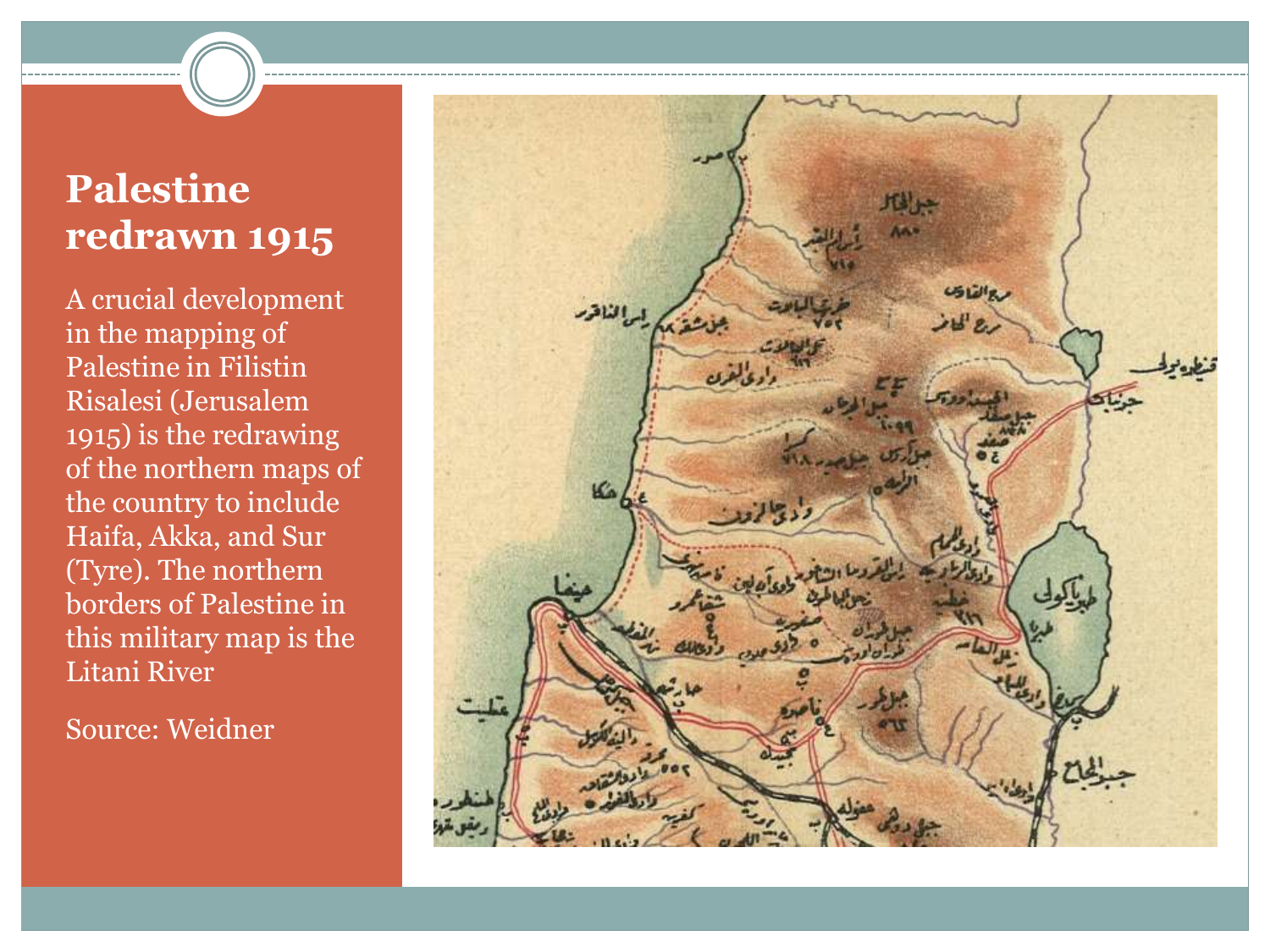# What conclusions emerge from these maps?

- From the 16<sup>th</sup> century to WWI Ottoman Cartography was driven by both commercial and military-strategic logistics
- Ottoman cartographers paid special attention to Italy, France, the Mediterreanean region, and to the Syrian Coast and Hijaz
- Ottoman Cartography was mostly associated with a detailed ethnographies of the regions mapped. This was a tradition started with Haji Khalifah (16th century) and Kateb Celebi (17th century)
- For Syria: Ottoman cartography, beginning with Kateb Celebi, always drew Filistin (Palestine) as the southern part of Bilad al Sham
- Ottoman Sham (Sem) shifted boundaries and was made of four or five provinces (Beirut, Halep, Suriya, Kudus, Balqa)
- As we come close to WWI closer attention to Filistin aas the southern flanks of the Ottoman Asia, and the defensive borderland of the Suez Canal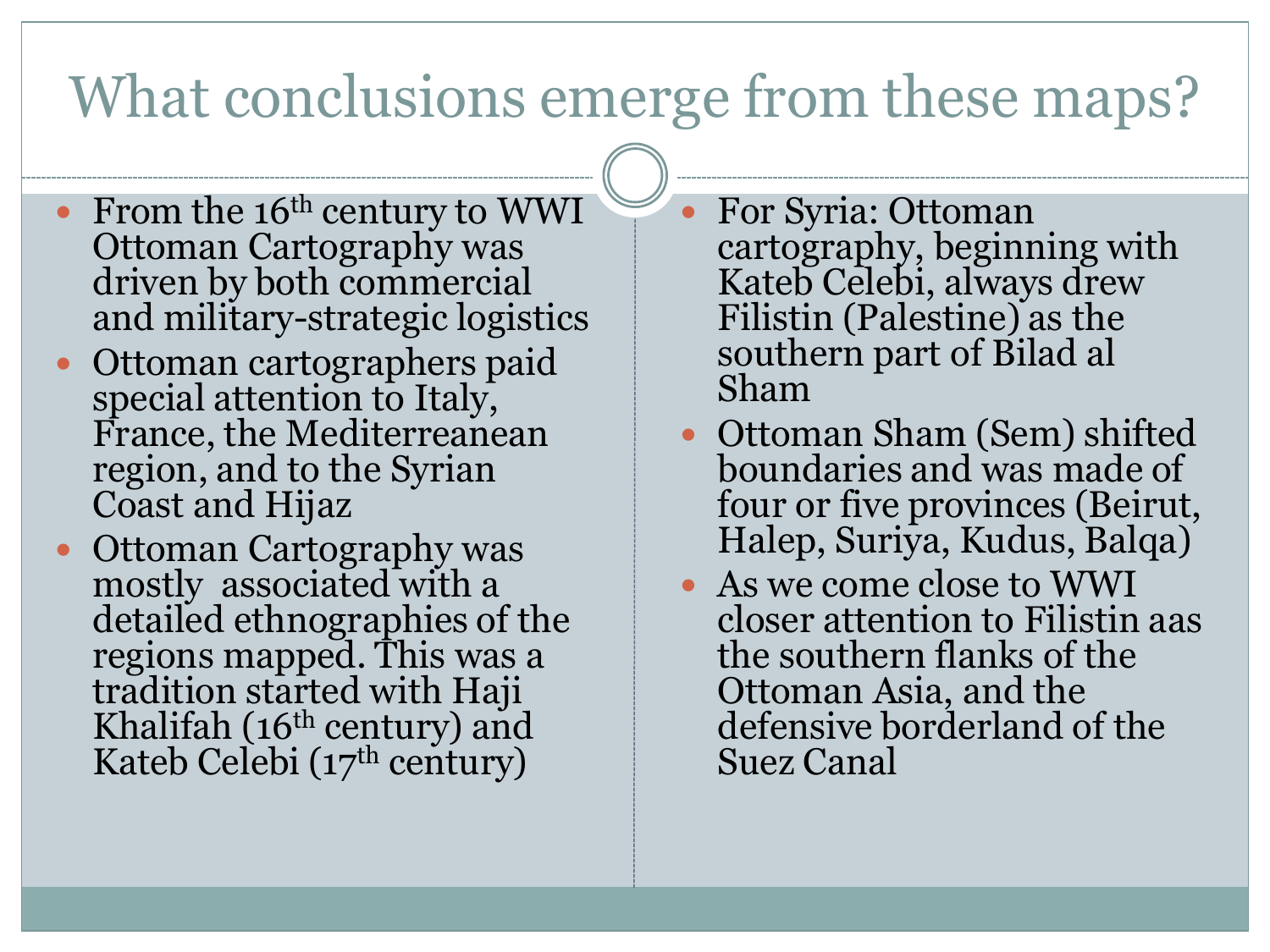### **Ethnographic Mapping**

One significant feature of Ottoman militrary manuals is the rich topographic and ethnographic mapping of the the regional populations we encounter.

The Ottoman conception of the Arab Provinces in the Military manual of the Eighth Army reveals a number of assumptions about how Istanbul saw the 'frontierlands'. Although the categories of 'Arabs and Turks' existed in the popular, and state-military lexicon, these were not the categories used to designate divisions of the population. Rather these population maps show an overlaying categories of ethnic, linguistic, religious, and tribal social catogories

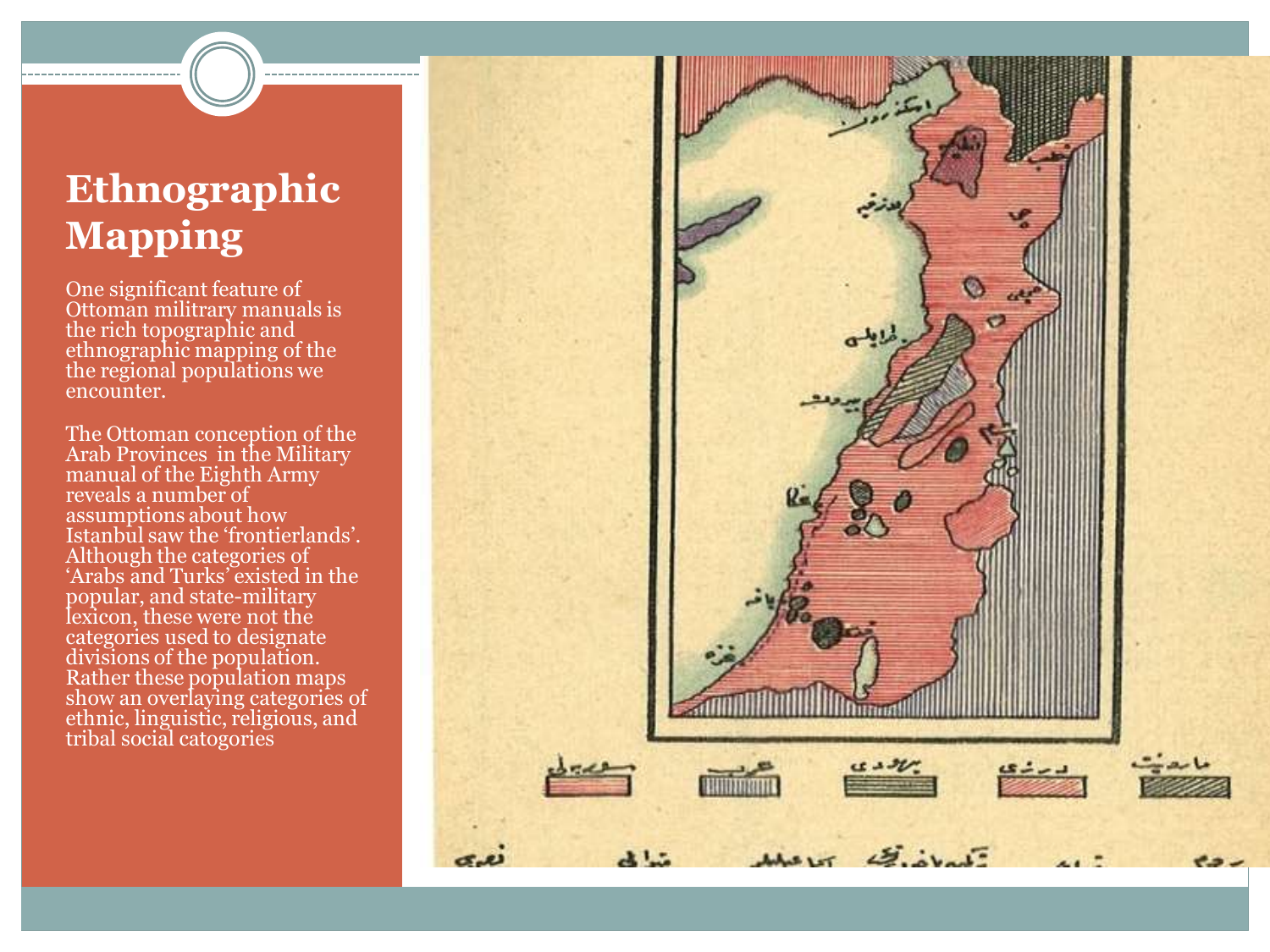### **Tamimi and Bahjat's** *Beirut Vilayeti*

An Ottoman Ethnographic Policy Manual, (Istanbul 1914)

- The main logic of these categories is to provide political administrators and military commanders and officers with a social mapping of the Ottoman 'frontier' provinces in order to determine disciplinary, coopting, and 'developmental' policy. In war time it was a crucial road map helping the officer corps (who were mostly serving a distance from their native communities) determine the friendly from the unfriendly populations.
- Notable examples of the effective use of these manuals can be seen in Muhamad Bahjat and Rafiq Tamimi's *Beirut Vilayeti* (1914) probably the best work of Ottoman ethnography undertaken by two CUP functionaries as an official social-demographic manual for policy makers. It is quite illustrative that this work was published simultaneously in Arabic and Turkish in 1914, just before the breaking of the Great War.
- (Also in the essays of Ekrem Bey outlining policies towards the tribal population of southern Palestine)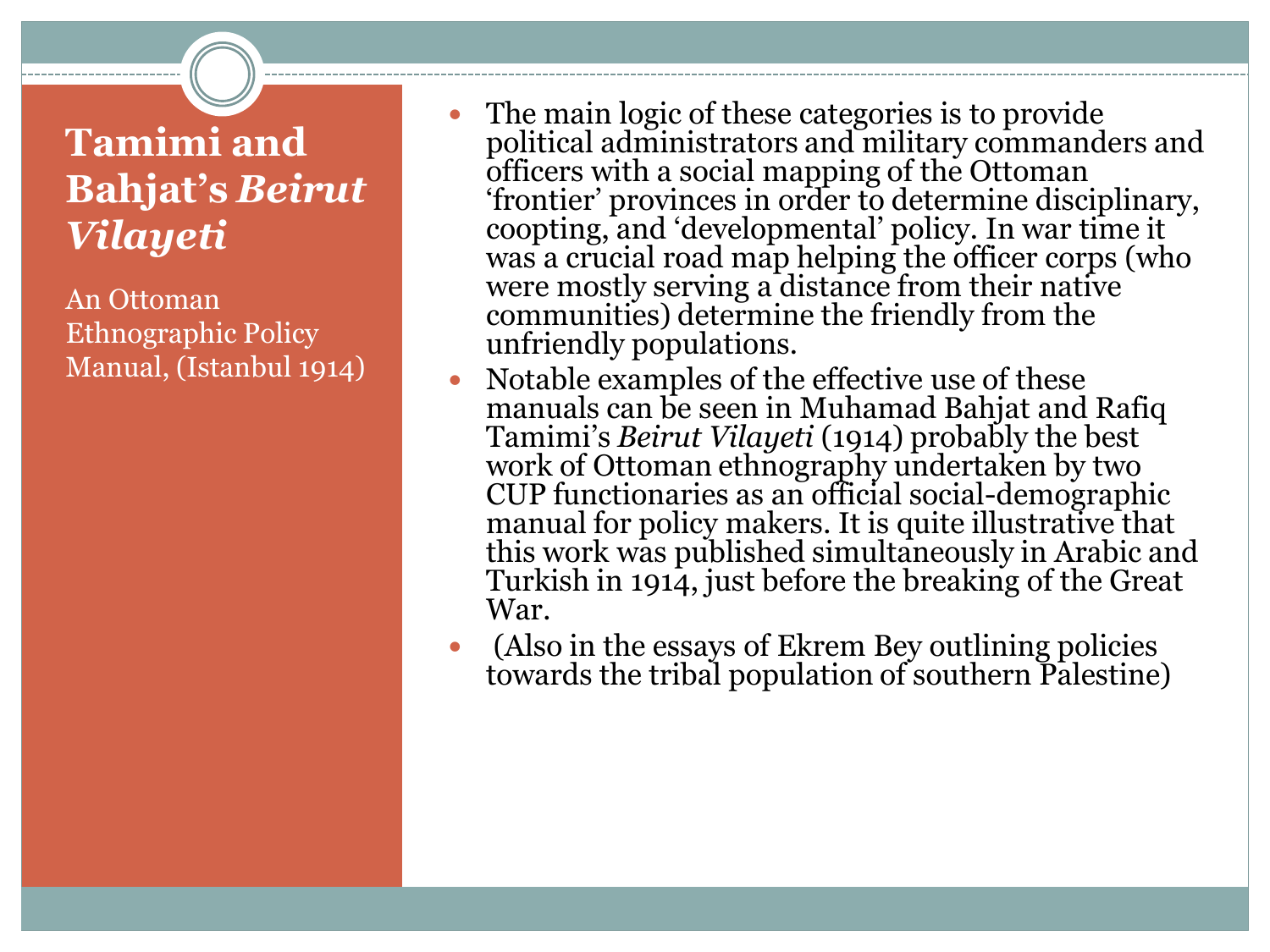### **Arabs, 3urban, and Syrians**

- As far as the Arab population is concerned the most important distinction made by the treatise is between Syrian (*Suri*) and Arab (*Arep*), with the former constituting the bulk of the coastal population including both urban Syrians and peasants. The term Arab was reserved to the 'tribal' formations east of Salt and Hawran, and extending to the periphery of major urban centres of Iraq. Thus we have three categories of 'Arabs' in Ottoman thinking of the war period: *The Arabs of Hijaz* and Iraqi tribesmen who 'betrayed' the Ottoman state by allying themselves with the English; *the Arabs of Libya, Egypt and Morrocco*, who were seen as heroically fighting the Italians, French and British imperialists to join their Ottoman motherland; and the *tribal Arabs "3ourban"* who lived east of Syria. An amorphous distinction was made between the Syrians (whose forces fought with the Ottomans in Galipoli and Suez) on the one hand, and what might be called generic 'Arabs' on the other, who were seen as untamed and unreliable. Clearly this distinction was considerably an *ideological category* and did not always have conceptual coherence, since after the great Arab Revolt, many "Syrians" joined the Arab rebellion under the banner of Arab nationalism.
- 
- $\bullet$  Enough Syrians (including Lebanese, Palestinians and TranJordanians) however remained within the ranks of the imperial order to lend some legitimacy to this distinction. It should be added here that this ambiguity about 'who is an Arab', was not peculiar to the Turkish political and military elite. The word 'Arab', indicating Bedouins and tribal formations, was common to many, if not most intellectuals in Egypt and Bilad Ash-Sham, for much of the 19th century and the first decades of the twentieth century. From the perspective of the imperial capital (one hesitates to say 'the Turkish side', since the Istanbuli intelligentsia was not entirely Turkish) the situation was equally complex. Despite Arab (as well as Greek and Armenian) nationalist attacks on the Turanic tendencies emerging within the ranks of the CUP, the idea of Turkishness, for much of the earlier period, was problematic for the new Ottomans. As Sukru Hanioglu states "the young Turks refrained from formulating a nationalist theory involving race during the formative years of their movement…[t]here is little doubt that this was because, in the Darwinist racial hierarchy, Turks were always assigned to the lowest ranks".
- $\bullet$